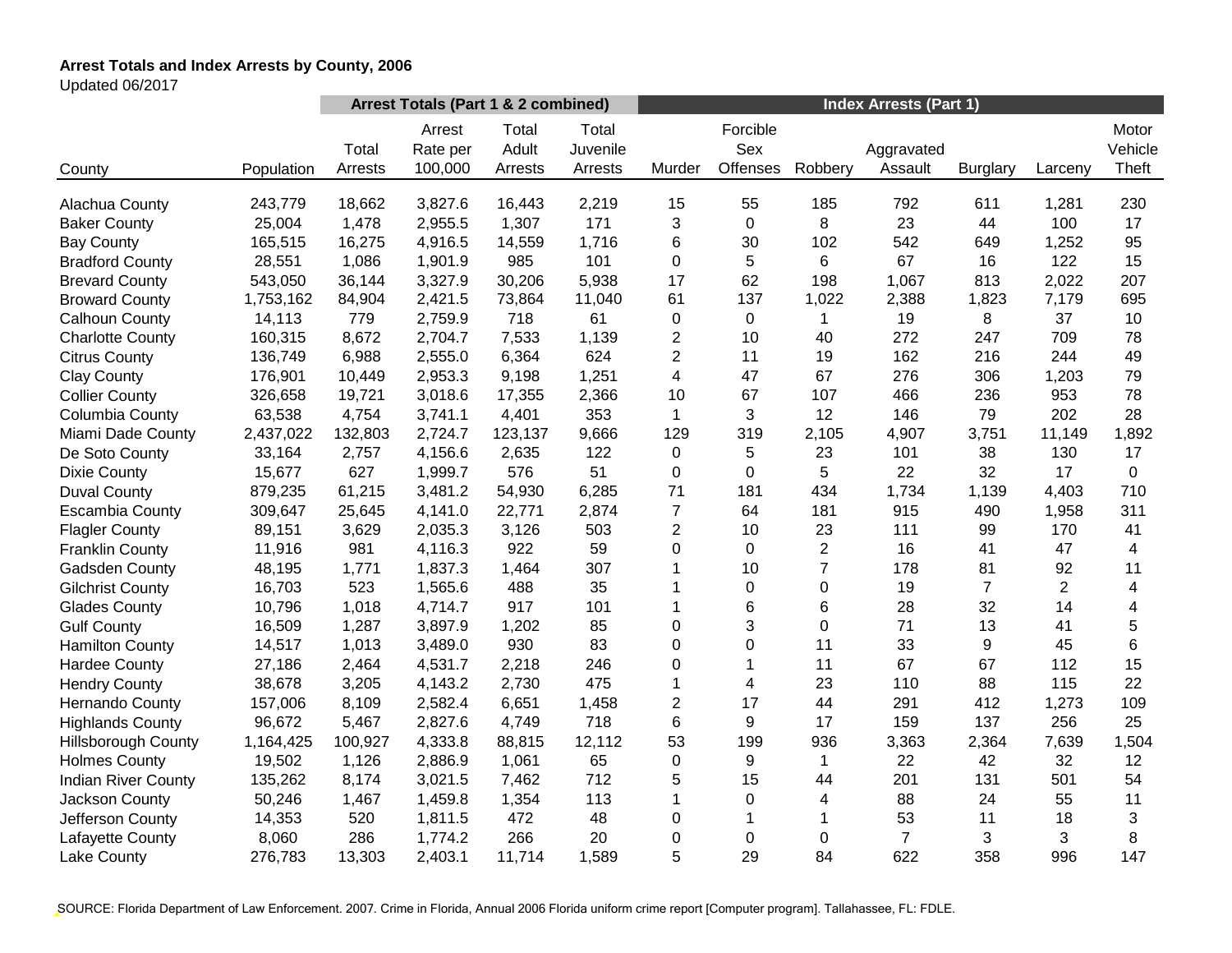# **Arrest Totals and Index Arrests by County, 2006**

Updated 06/2017

|                          |                      | Arrest Totals (Part 1 & 2 combined) |                               |                           |                              | <b>Index Arrests (Part 1)</b> |                             |              |                       |                 |         |                           |
|--------------------------|----------------------|-------------------------------------|-------------------------------|---------------------------|------------------------------|-------------------------------|-----------------------------|--------------|-----------------------|-----------------|---------|---------------------------|
| County                   | Population           | Total<br>Arrests                    | Arrest<br>Rate per<br>100,000 | Total<br>Adult<br>Arrests | Total<br>Juvenile<br>Arrests | Murder                        | Forcible<br>Sex<br>Offenses | Robbery      | Aggravated<br>Assault | <b>Burglary</b> | Larceny | Motor<br>Vehicle<br>Theft |
|                          |                      |                                     |                               |                           |                              |                               |                             |              |                       |                 |         |                           |
| Lee County               | 585,608              | 31,301                              | 2,672.5                       | 27,044                    | 4,257                        | 38                            | 79                          | 316          | 757                   | 778             | 2,126   | 366                       |
| Leon County              | 272,497              | 13,431                              | 2,464.4                       | 12,357                    | 1,074                        | 4                             | 43                          | 89           | 421                   | 262             | 1,353   | 147                       |
| Levy County              | 38,981               | 3,814                               | 4,892.1                       | 3,389                     | 425                          | 0                             | 8                           | 12           | 130                   | 124             | 209     | 25                        |
| <b>Liberty County</b>    | 7,772                | 417                                 | 2,682.7                       | 405                       | 12                           | 0                             | 5                           | 0            | 5                     | 5               | 6       | $\overline{7}$            |
| <b>Madison County</b>    | 19,814               | 1,158                               | 2,922.2                       | 1,040                     | 118                          | $\overline{2}$                | 3                           | 5            | 57                    | 30              | 67      | 14                        |
| <b>Manatee County</b>    | 313,392              | 21,216                              | 3,384.9                       | 19,105                    | 2,111                        | 27                            | 41                          | 208          | 930                   | 470             | 1,703   | 230                       |
| <b>Marion County</b>     | 315,074              | 21,019                              | 3,335.6                       | 18,596                    | 2,423                        | 17                            | 55                          | 138          | 809                   | 690             | 1,393   | 175                       |
| <b>Martin County</b>     | 142,645              | 9,864                               | 3,457.5                       | 8,648                     | 1,216                        | 4                             | 16                          | 65           | 259                   | 166             | 825     | 51                        |
| Monroe County            | 80,510               | 8,307                               | 5,159.0                       | 8,013                     | 294                          | $\overline{c}$                | 11                          | 25           | 120                   | 109             | 413     | 65                        |
| Nassau County            | 68,188               | 2,649                               | 1,942.4                       | 2,313                     | 336                          | 1                             | 3                           | 12           | 460                   | 180             | 255     | 38                        |
| Okaloosa County          | 192,672              | 14,808                              | 3,842.8                       | 13,545                    | 1,263                        | 3                             | 13                          | 53           | 326                   | 199             | 1,035   | 159                       |
| <b>Okeechobee County</b> | 38,666               | 2,013                               | 2,603.1                       | 1,804                     | 209                          | 4                             | 6                           | 27           | 144                   | 184             | 109     | 19                        |
| <b>Orange County</b>     | 1,079,524            | 54,994                              | 2,547.1                       | 48,138                    | 6,856                        | 79                            | 186                         | 755          | 2,004                 | 1,943           | 4,661   | 1,108                     |
| Osceola County           | 255,903              | 20,029                              | 3,913.4                       | 18,328                    | 1,701                        | 4                             | 34                          | 93           | 479                   | 456             | 906     | 132                       |
| Palm Beach County        | 1,287,987            | 80,367                              | 3,119.9                       | 73,192                    | 7,175                        | 41                            | 86                          | 737          | 2,181                 | 1,342           | 5,501   | 613                       |
| Pasco County             | 424,355              | 22,678                              | 2,672.1                       | 20,550                    | 2,128                        | 14                            | 44                          | 109          | 617                   | 566             | 1,676   | 255                       |
| <b>Pinellas County</b>   | 948,102              | 47,678                              | 2,514.4                       | 40,730                    | 6,948                        | 28                            | 105                         | 364          | 1,800                 | 1,289           | 4,722   | 618                       |
| Polk County              | 565,049              | 30,268                              | 2,678.4                       | 25,990                    | 4,278                        | 28                            | 81                          | 210          | 810                   | 868             | 2,574   | 288                       |
| <b>Putnam County</b>     | 74,416               | 6,084                               | 4,087.8                       | 5,476                     | 608                          | 9                             | 12                          | 36           | 490                   | 192             | 299     | 45                        |
| St. Johns County         | 165,291              | 5,399                               | 1,633.2                       | 5,072                     | 327                          | $\overline{c}$                | 6                           | 19           | 297                   | 106             | 317     | 41                        |
| St. Lucie County         | 259,315              | 16,777                              | 3,234.9                       | 14,559                    | 2,218                        | 5                             | 36                          | 96           | 517                   | 372             | 1,183   | 153                       |
| Santa Rosa County        | 141,428              | 9,742                               | 3,444.2                       | 8,934                     | 808                          | $\overline{c}$                | 23                          | 33           | 167                   | 208             | 468     | 69                        |
| Sarasota County          | 374,319              | 22,469                              | 3,001.3                       | 21,099                    | 1,370                        | 10                            | 43                          | 176          | 1,114                 | 545             | 1,238   | 146                       |
| Seminole County          | 420,667              | 21,949                              | 2,608.8                       | 18,762                    | 3,187                        | 10                            | 28                          | 145          | 422                   | 557             | 1,661   | 256                       |
| <b>Sumter County</b>     | 82,599               | 3,341                               | 2,022.4                       | 2,981                     | 360                          | $\mathbf{1}$                  | 4                           | 5            | 109                   | 143             | 230     | 21                        |
| <b>Suwannee County</b>   | 38,799               | 1,997                               | 2,573.5                       | 1,830                     | 167                          | 0                             | 8                           | 16           | 71                    | 57              | 69      | 15                        |
| <b>Taylor County</b>     | 21,471               | 1,579                               | 3,677.1                       | 1,466                     | 113                          | 0                             | $\mathbf{1}$                | $\mathbf{1}$ | 82                    | 32              | 8       | $\sqrt{5}$                |
| <b>Union County</b>      | 15,028               | 584                                 | 1,943.0                       | 545                       | 39                           | 1                             | 3                           | 10           | 22                    | 25              | 31      | 9                         |
| <b>Volusia County</b>    | 503,768              | 39,534                              | 3,923.8                       | 35,624                    | 3,910                        | 9                             | 30                          | 211          | 841                   | 725             | 1,951   | 274                       |
| <b>Wakulla County</b>    | 28,393               | 1,431                               | 2,520.0                       | 1,286                     | 145                          | 0                             | 5                           | 4            | 52                    | 59              | 96      | 16                        |
| <b>Walton County</b>     | 55,786               | 3,748                               | 3,359.3                       | 3,512                     | 236                          | 4                             | $\overline{7}$              | 3            | 55                    | 51              | 80      | 36                        |
| <b>Washington County</b> | 23,073               | 1,802                               | 3,905.0                       | 1,639                     | 163                          | 1                             | $\overline{2}$              | 1            | 31                    | 38              | 60      | 10                        |
|                          |                      |                                     |                               |                           |                              |                               |                             |              |                       |                 |         |                           |
| Florida                  | 18,349,132 1,110,676 |                                     | 6,053.0                       | 989,495                   | 121,181                      | 756                           | 2,336                       | 9,703        | 35,917                | 27,188          | 81,597  | 11,902                    |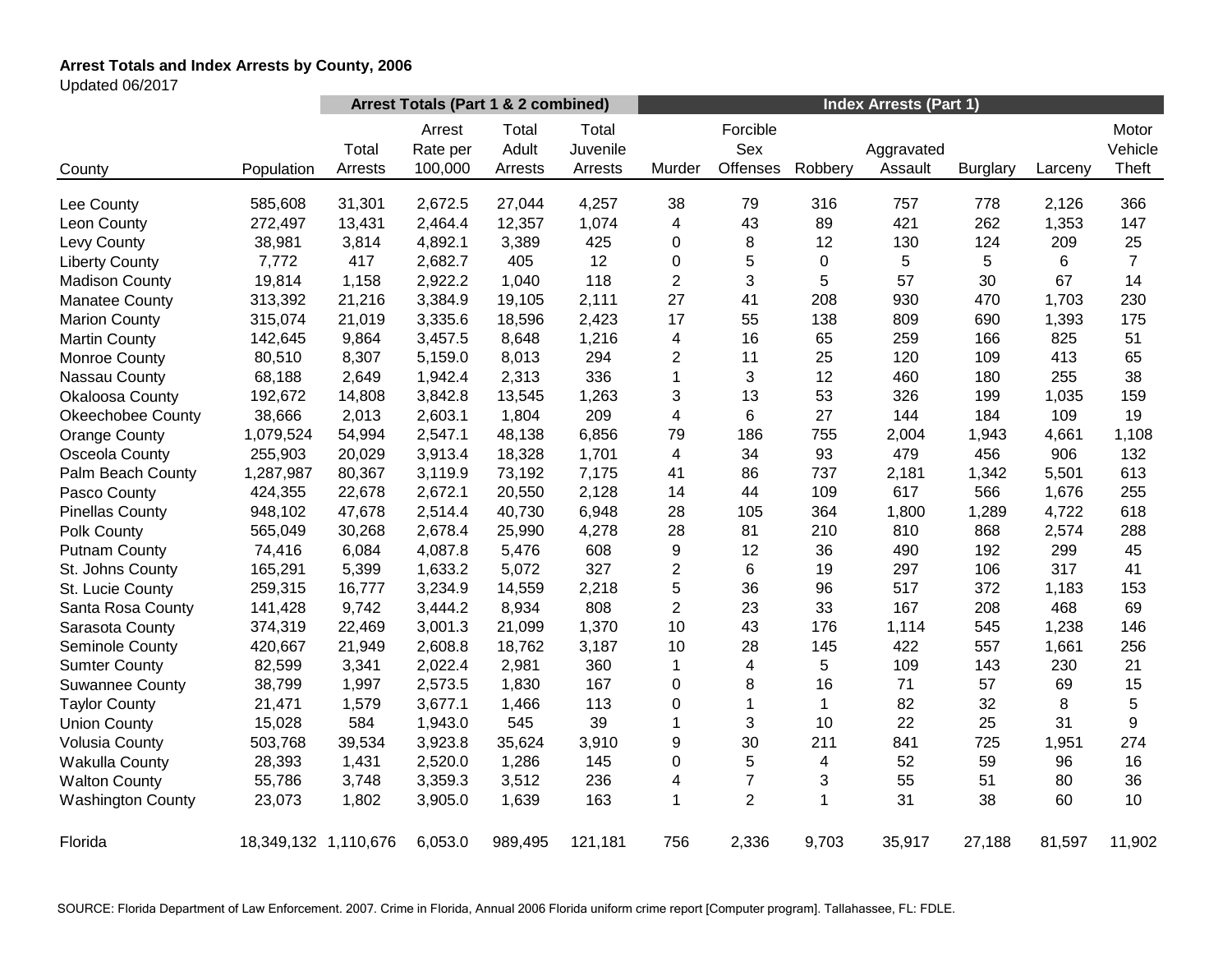Updated 06/2017

**Part 2 Arrests**

|                            |                              | Kidnap/        |                | Simple  | Drug   |                |                |             | Counterfeit/   | Extortion/              |                |
|----------------------------|------------------------------|----------------|----------------|---------|--------|----------------|----------------|-------------|----------------|-------------------------|----------------|
| County                     | Manslaughter Abduction Arson |                |                | Assault | Arrest | <b>Bribery</b> | Embezzlement   | Fraud       | Forgery        | Blackmail               | Intimidation   |
|                            |                              |                |                |         |        |                |                |             |                |                         |                |
| Alachua County             |                              | 17             | 8              | 1,427   | 2,697  | 1              | 27             | 1,133       | 52             | 2                       | 30             |
| <b>Baker County</b>        |                              | $\mathbf 0$    | 0              | 62      | 163    | $\mathbf 0$    | $\mathbf 0$    | 0           | $\overline{7}$ | 0                       | 0              |
| <b>Bay County</b>          | 3                            | 12             | 5              | 1,394   | 2,020  | 1              | 63             | 377         | 93             | $\overline{2}$          | 74             |
| <b>Bradford County</b>     | 0                            | $\mathbf 1$    | 1              | 189     | 217    | 0              | 6              | 14          | 18             | 0                       | 1              |
| <b>Brevard County</b>      | 6                            | 10             | 24             | 2,815   | 5,282  | 0              | 48             | 400         | 74             | $\overline{7}$          | 52             |
| <b>Broward County</b>      | 8                            | 22             | 39             | 5,367   | 16,466 | 1              | 233            | 724         | 310            | 12                      | 161            |
| <b>Calhoun County</b>      | 0                            | $\Omega$       | 0              | 76      | 154    | 0              | 0              | $\mathbf 0$ | 8              | 0                       | 0              |
| <b>Charlotte County</b>    | 0                            |                | 7              | 599     | 872    | 1              | 34             | 80          | 28             | 0                       | 4              |
| <b>Citrus County</b>       |                              | 3              | 8              | 618     | 741    | 1              | 1              | 201         | 15             |                         | 5              |
| <b>Clay County</b>         | 0                            | 3              | 7              | 795     | 1,244  | 4              | 0              | 565         | 121            | 2                       | 11             |
| <b>Collier County</b>      | 3                            | 23             | 3              | 1,165   | 1,959  | 1              | 3              | 458         | 87             | 0                       | 29             |
| Columbia County            | 0                            | $\overline{2}$ | $\overline{7}$ | 266     | 464    | 0              | 0              | 37          | 9              | 0                       | 4              |
| Miami Dade County          | 21                           | 131            | 33             | 8,853   | 26,967 | 8              | 75             | 1,577       | 764            | 32                      | 2,070          |
| De Soto County             | $\mathbf 1$                  | 3              | 1              | 198     | 376    | 0              | 0              | 14          | 12             | 0                       | 26             |
| <b>Dixie County</b>        | 3                            | $\Omega$       | $\overline{2}$ | 54      | 84     | 0              | $\Omega$       | 1           | $\overline{7}$ | 0                       | 1              |
| <b>Duval County</b>        | 14                           | 29             | 35             | 4,986   | 10,871 | 4              | 151            | 1,438       | 186            | 0                       | 20             |
| <b>Escambia County</b>     | 4                            | 54             | 8              | 2,467   | 2,632  | $\overline{2}$ | $\overline{c}$ | 862         | 63             |                         | 150            |
| <b>Flagler County</b>      | 0                            |                | 4              | 373     | 439    | $\Omega$       | 7              | 26          | 21             | 0                       | 26             |
| <b>Franklin County</b>     |                              | $\Omega$       | 4              | 31      | 97     | 0              | $\Omega$       | 0           | $\overline{2}$ | 0                       | $\mathbf 0$    |
| <b>Gadsden County</b>      | 0                            | 0              |                | 298     | 328    | $\overline{0}$ | 3              | 10          | 28             | 0                       | 10             |
| <b>Gilchrist County</b>    | 0                            | $\Omega$       | 0              | 76      | 32     | 0              | 0              | 0           | $\Omega$       | 0                       | 0              |
| <b>Glades County</b>       | 0                            | $\Omega$       | 0              | 28      | 127    | $\Omega$       | 0              |             | $\Omega$       | 0                       |                |
| <b>Gulf County</b>         | 0                            | 0              | $\Omega$       | 50      | 140    | $\Omega$       | 6              | 5           | 9              | 0                       | $\Omega$       |
| <b>Hamilton County</b>     | 0                            |                | 0              | 69      | 133    | 0              | 0              | 6           | 1              | 0                       | 3              |
| <b>Hardee County</b>       | 0                            | 0              | $\Omega$       | 249     | 258    | 0              | 0              | 19          | 26             | 0                       | 3              |
| <b>Hendry County</b>       | 0                            | 4              | 3              | 276     | 524    | $\overline{2}$ | 2              | 34          | $\overline{7}$ |                         | 5              |
| <b>Hernando County</b>     | 0                            | 18             | 13             | 968     | 1,025  | 0              | 1              | 140         | 43             | 3                       | 78             |
| <b>Highlands County</b>    | 3                            | 6              | $\mathbf{1}$   | 478     | 636    | 0              | 0              | 119         | 41             | 0                       | 34             |
| <b>Hillsborough County</b> | 11                           | 28             | 35             | 9,745   | 13,666 | 3              | 498            | 1,599       | 486            | $\overline{\mathbf{c}}$ | 213            |
| <b>Holmes County</b>       | $\boldsymbol{0}$             | $\mathbf 0$    | 0              | 105     | 126    | 0              | 0              | 3           | 3              | 0                       | $\mathbf 0$    |
| <b>Indian River County</b> | 0                            | $\overline{2}$ | 9              | 702     | 1,091  | 0              | 3              | 157         | 10             | 0                       | 10             |
| Jackson County             | 0                            | $\mathbf 0$    | $\overline{2}$ | 115     | 187    | 0              | 0              | 8           | 18             | 0                       | 3              |
| Jefferson County           | 0                            | 0              | 0              | 8       | 80     | 0              | 0              | 0           | 6              | 0                       | 0              |
| Lafayette County           |                              | 0              | 0              | 16      | 32     | 0              | 0              | 4           | 3              | 0                       | $\overline{2}$ |
| <b>Lake County</b>         | $\overline{2}$               | 23             | 12             | 1,267   | 2,109  | $\overline{0}$ | 8              | 167         | 110            | 6                       | 52             |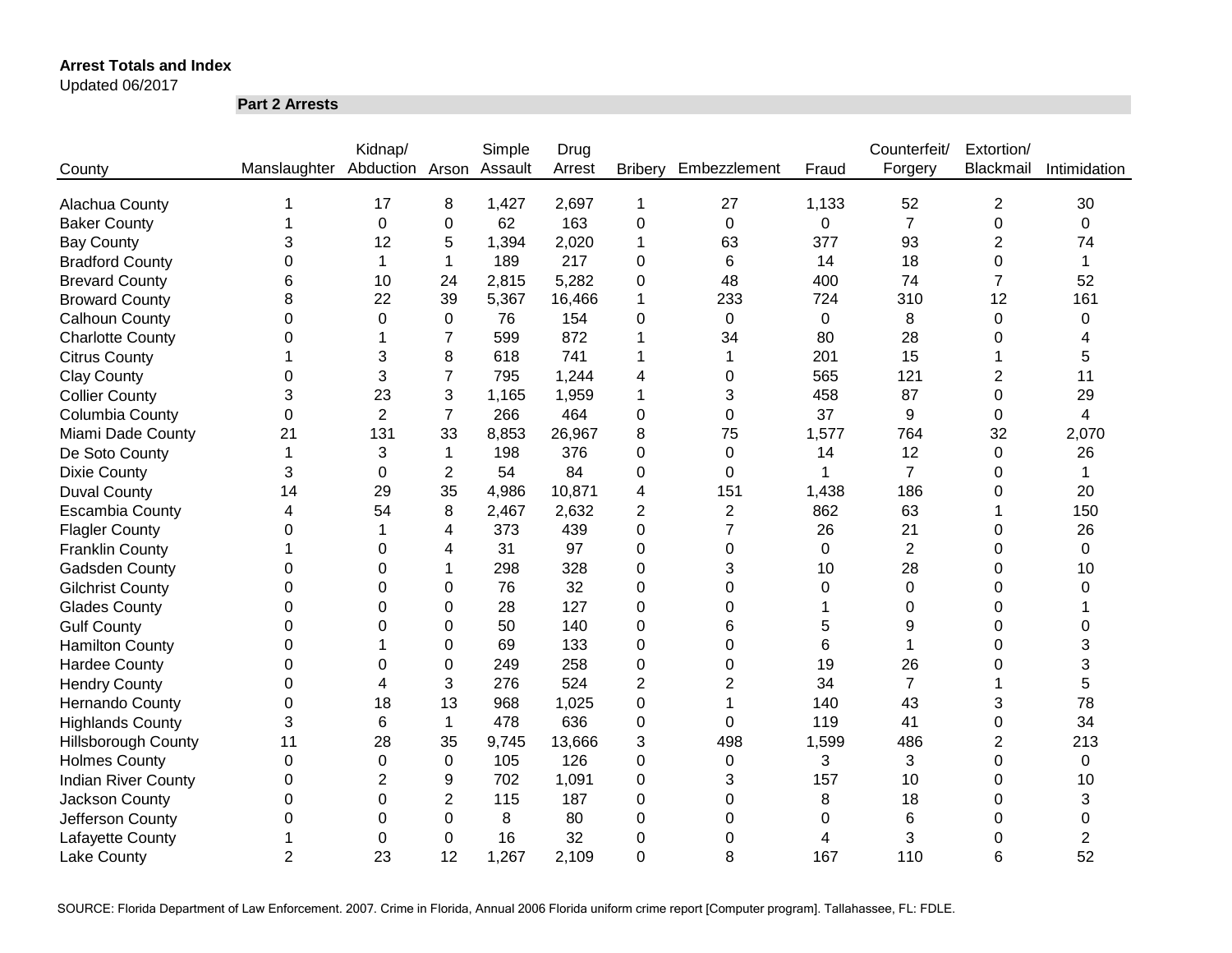Updated 06/2017

**Part 2 Arrests**

|                          |                | Kidnap/                 |                | Simple | Drug    |                  |                |                | Counterfeit/   | Extortion/ |                |
|--------------------------|----------------|-------------------------|----------------|--------|---------|------------------|----------------|----------------|----------------|------------|----------------|
| County                   | Manslaughter   | Abduction Arson Assault |                |        | Arrest  | <b>Bribery</b>   | Embezzlement   | Fraud          | Forgery        | Blackmail  | Intimidation   |
| Lee County               | 3              | 4                       | 16             | 2,176  | 3,757   | $\boldsymbol{0}$ | 73             | 607            | 96             | 1          | 16             |
| Leon County              |                | 28                      | 12             | 1,078  | 2,203   | 3                | 37             | 294            | 57             | 4          | 33             |
| Levy County              | 0              | 4                       | $\overline{c}$ | 378    | 413     | 0                | $\pmb{0}$      | 44             | 24             |            | 10             |
| <b>Liberty County</b>    | 0              | 0                       | 1              | 40     | 74      | 0                | 0              | $\overline{2}$ | $\mathbf 0$    | 0          | 0              |
| <b>Madison County</b>    | 0              | 3                       | $\Omega$       | 150    | 116     | 0                | 0              | 12             | 10             | 0          | 18             |
| <b>Manatee County</b>    | 5              | 29                      | 11             | 2,314  | 2,715   | 0                | 5              | 625            | 69             | 0          | 62             |
| <b>Marion County</b>     | 4              | 10                      | 12             | 1,594  | 2,775   | 0                | 0              | 128            | 31             |            | 5              |
| <b>Martin County</b>     | 4              |                         | 1              | 786    | 1,346   | 3                | 0              | 211            | 21             | 0          | 3              |
| Monroe County            | $\overline{2}$ | 1                       | 3              | 435    | 940     | 0                | $\overline{7}$ | 54             | 4              | 0          | 0              |
| Nassau County            | $\mathbf 0$    | 0                       | 0              | 31     | 429     | 0                | $\mathbf 0$    | 6              | 25             | 0          | 10             |
| Okaloosa County          |                | 24                      | 3              | 987    | 1,883   | 0                | $\mathbf 0$    | 169            | 66             | 0          | 27             |
| <b>Okeechobee County</b> |                | 10                      | $\overline{2}$ | 200    | 340     | 0                | 0              | $\overline{2}$ | 19             | 3          | $\overline{2}$ |
| <b>Orange County</b>     | 5              | 127                     | 13             | 5,170  | 8,648   | 9                | 10             | 855            | 171            | 0          | 249            |
| Osceola County           | 0              | 3                       | 6              | 1,382  | 2,996   | 3                | $\Omega$       | 205            | 42             | 2          | 19             |
| Palm Beach County        | 6              | 41                      | 17             | 4,466  | 9,614   | 1                | 149            | 541            | 314            | 14         | 124            |
| Pasco County             | 1              | 14                      | 11             | 2,468  | 1,720   | 0                | 1              | 321            | 50             | 4          | 36             |
| <b>Pinellas County</b>   | $\overline{7}$ | 30                      | 32             | 6,085  | 9,414   | 1                | 94             | 460            | 384            | 7          | 579            |
| Polk County              | $\overline{2}$ | 48                      | 4              | 4,124  | 4,802   | 0                | 1              | 150            | 112            | 8          | 118            |
| <b>Putnam County</b>     | 0              | 9                       | 5              | 231    | 1,018   | 0                | 0              | 44             | 46             | 3          | 20             |
| St. Johns County         | 1              | 4                       | 9              | 672    | 782     | 0                | 0              | 56             | 44             | 0          | 73             |
| St. Lucie County         | 0              | 11                      | 6              | 1,672  | 2,771   | 5                | 0              | 240            | 53             | 2          | 42             |
| Santa Rosa County        | 3              | 12                      | $\overline{7}$ | 724    | 761     | 0                | $\Omega$       | 116            | 22             | 0          | 23             |
| Sarasota County          | 1              | 9                       | 5              | 768    | 3,452   | 1                | $\Omega$       | 229            | 183            | 5          | 13             |
| Seminole County          | $\overline{2}$ | 18                      | 7              | 1,815  | 2,857   | 2                | 17             | 306            | 130            |            | 470            |
| <b>Sumter County</b>     | $\overline{2}$ | 10                      | $\overline{2}$ | 238    | 436     | 0                | 0              | 11             | $\overline{2}$ | 0          | 9              |
| <b>Suwannee County</b>   | 0              | 1                       | 3              | 143    | 341     | 0                | $\Omega$       | 8              | $\overline{7}$ | 0          | 9              |
| <b>Taylor County</b>     | 1              | $\overline{2}$          | 0              | 73     | 28      | 0                | $\Omega$       | 91             | $\overline{7}$ | 0          | 14             |
| <b>Union County</b>      | 0              | 0                       | 1              | 12     | 30      | 0                | $\Omega$       | 4              | 6              | 0          | 3              |
| <b>Volusia County</b>    | $\overline{2}$ | 13                      | 9              | 2,726  | 6,390   | 1                | 4              | 201            | 118            | 2          | 33             |
| <b>Wakulla County</b>    | 0              | 4                       | 1              | 147    | 188     | 0                | $\Omega$       | 16             | 4              | 0          | 8              |
| <b>Walton County</b>     | $\overline{2}$ | 0                       | 0              | 303    | 367     | 0                | $\Omega$       | 50             | 15             | 0          | 3              |
| <b>Washington County</b> | 0              | $\Omega$                | $\Omega$       | 134    | 274     | $\overline{2}$   | $\Omega$       | 3              | 4              | $\Omega$   | $\Omega$       |
| Florida                  | 140            | 864                     | 473            | 89,707 | 168,119 | 60               | 1,569          | 16,240         | 4,804          | 129        | 5,109          |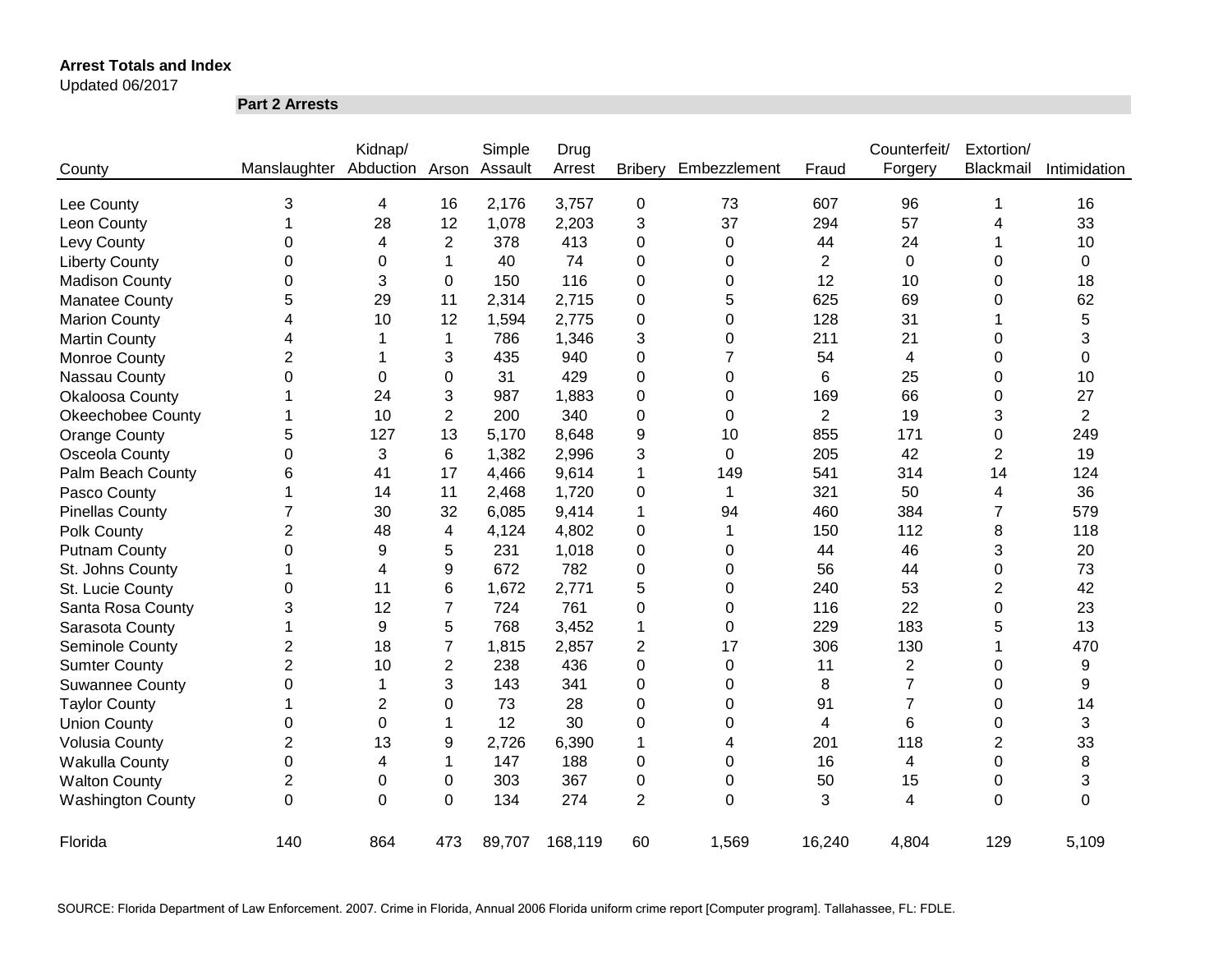Updated 06/2017

**Part 2 Arrests, continued**

|                            |                | Non-Forcible        | Stolen         |            | Destruction/   |                | Weapons        | Liquor Law     |        |
|----------------------------|----------------|---------------------|----------------|------------|----------------|----------------|----------------|----------------|--------|
| County                     | Prostitution   | <b>Sex Offenses</b> | Property       | <b>DUI</b> | Vandalism      | Gambling       | Violations     | Violations     | Misc.  |
| Alachua County             | 24             | 50                  | 31             | 689        | 251            | $\mathbf 0$    | 77             | 1,185          | 7,791  |
| <b>Baker County</b>        | $\Omega$       | 8                   | 4              | 91         | 0              | $\Omega$       | 6              | 13             | 928    |
| <b>Bay County</b>          | 19             | 98                  | 44             | 640        | 272            | 10             | 102            | 478            | 7,892  |
| <b>Bradford County</b>     | 1              | 4                   | 8              | 117        | 30             | 25             | 3              | 20             | 200    |
| <b>Brevard County</b>      | 77             | 86                  | 71             | 2,540      | 194            | $\mathbf 0$    | 194            | 859            | 19,019 |
| <b>Broward County</b>      | 223            | 279                 | 517            | 4,081      | 470            | 11             | 684            | 1,548          | 40,443 |
| Calhoun County             | 0              | $\mathbf 1$         | 0              | 130        | 15             | 0              | $\overline{c}$ | 1              | 317    |
| <b>Charlotte County</b>    | 3              | 33                  | $\overline{2}$ | 479        | 73             | 0              | 33             | 73             | 4,992  |
| <b>Citrus County</b>       | 0              | 124                 | 15             | 424        | 61             | 0              | 39             | 46             | 3,981  |
| <b>Clay County</b>         | 3              | 32                  | 42             | 616        | 128            | 2              | 59             | 129            | 4,704  |
| <b>Collier County</b>      | 14             | 47                  | 6              | 1,472      | 140            | 0              | 117            | 166            | 12,111 |
| Columbia County            | 4              | $\overline{7}$      | 6              | 165        | 23             | 0              | 9              | 38             | 3,242  |
| Miami Dade County          | 1,037          | 645                 | 305            | 3,985      | 895            | 166            | 1,085          | 9,406          | 50,496 |
| De Soto County             | 2              | 18                  | 3              | 54         | 16             | 0              | $\overline{7}$ | 4              | 1,708  |
| <b>Dixie County</b>        | 0              | $\overline{2}$      | 1              | 23         | 11             | 0              | 1              | 1              | 360    |
| <b>Duval County</b>        | 718            | 451                 | 214            | 3,931      | 473            | 8              | 1,191          | 872            | 26,951 |
| <b>Escambia County</b>     | 8              | 116                 | 39             | 779        | 348            | 13             | 126            | 238            | 13,807 |
| <b>Flagler County</b>      | 0              | 33                  | 6              | 144        | 21             | 0              | 32             | 50             | 1,990  |
| <b>Franklin County</b>     | 0              | 6                   | 1              | 173        | 0              | 0              | 1              | $\overline{7}$ | 548    |
| Gadsden County             | 4              | 12                  | 6              | 186        | 26             | 0              | 23             | 8              | 448    |
| <b>Gilchrist County</b>    | 0              | 0                   | $\mathbf 0$    | 131        | 0              | 0              | 3              | $\overline{2}$ | 246    |
| <b>Glades County</b>       | 0              | $\overline{2}$      | $\overline{c}$ | 74         | $\overline{2}$ | 0              | 3              | 21             | 666    |
| <b>Gulf County</b>         | 0              | 1                   | 5              | 97         | 23             | 1              | 10             | 8              | 799    |
| <b>Hamilton County</b>     | 1              | 1                   | $\overline{c}$ | 78         | 18             | 0              | 3              | 15             | 578    |
| <b>Hardee County</b>       | 0              | $\overline{7}$      | $\overline{2}$ | 52         | 52             | 4              | 5              | 24             | 1,490  |
| <b>Hendry County</b>       | $\overline{2}$ | 14                  | 12             | 204        | 46             | 0              | 24             | 118            | 1,564  |
| Hernando County            | 8              | 49                  | 57             | 411        | 453            | 1              | 44             | 38             | 2,611  |
| <b>Highlands County</b>    | 0              | 22                  | $\overline{7}$ | 280        | 41             | $\overline{2}$ | 39             | 61             | 3,088  |
| <b>Hillsborough County</b> | 525            | 358                 | 154            | 6,292      | 1,343          | 22             | 1,092          | 3,064          | 45,733 |
| <b>Holmes County</b>       | 0              | 9                   | 1              | 163        | 1              | $\mathbf 0$    | $\overline{2}$ | 9              | 586    |
| <b>Indian River County</b> | 0              | 60                  | 12             | 577        | 89             | 12             | 40             | 139            | 4,310  |
| Jackson County             | 0              | 4                   | 3              | 50         | $\overline{2}$ | 0              | 0              | 1              | 891    |
| Jefferson County           | 1              | $\overline{2}$      | 1              | 86         | 3              | 0              |                | 3              | 242    |
| Lafayette County           | 0              | 1                   | $\mathbf 0$    | 52         | 1              | 0              | 0              | 3              | 150    |
| Lake County                | 10             | 74                  | 30             | 682        | 153            | $\overline{0}$ | 46             | 211            | 6,100  |